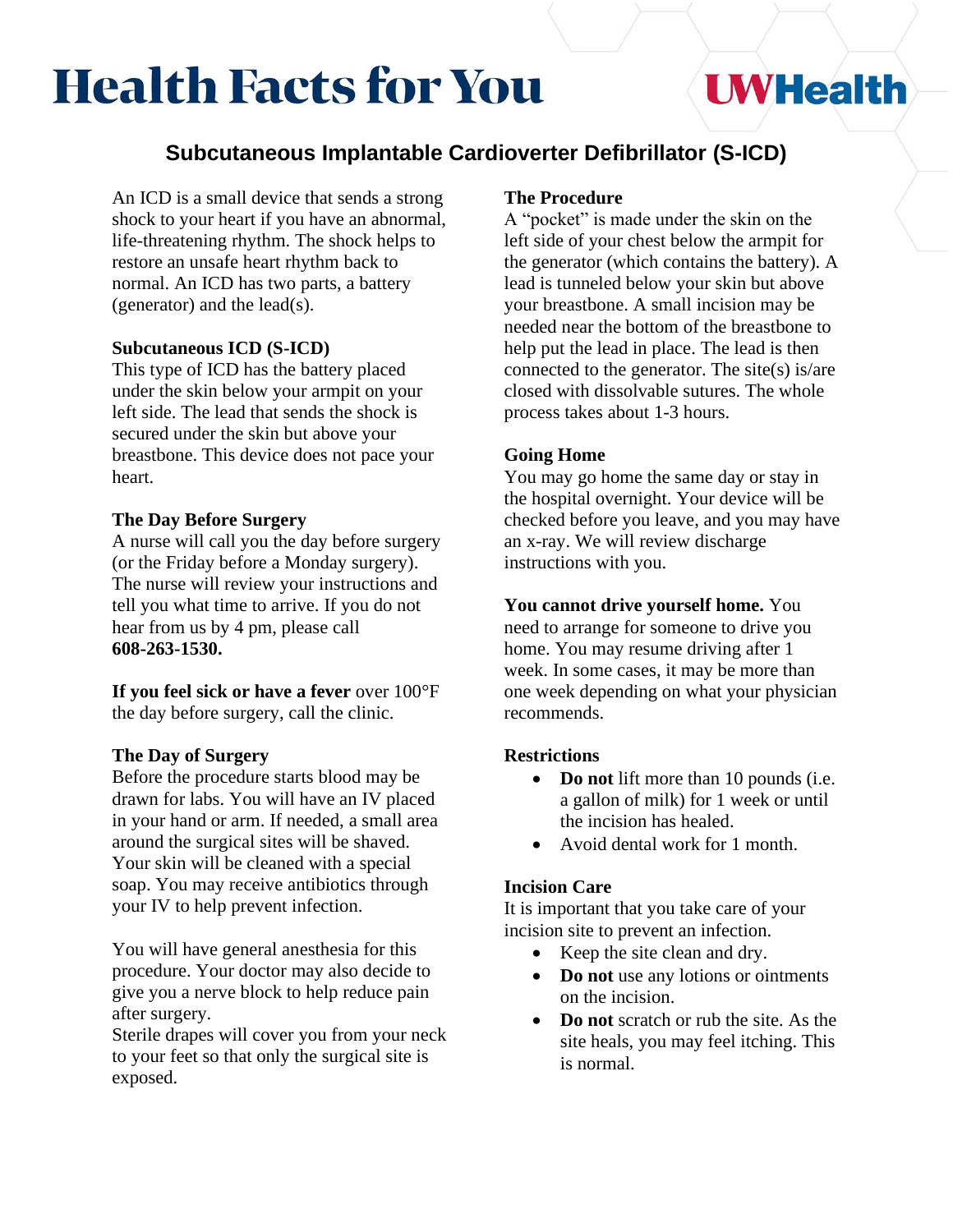- **Do not** soak in a bathtub, hot tub, or go into a pool, lake or river until your incision is completely healed.
- Leave the current bandage on for 72 hours.
- Leave the "steri-strips" under the bandage in place until they fall off on their own. The nurse may also remove them at your follow-up visit.
- Do not shower for 3 days.
- When you do shower, let the soap and water run down the incision and gently pat dry.

#### **Infection**

Look at the site daily for signs of infection.

- Redness
- Swelling
- Fever (101 $\degree$ F or higher)
- Drainage
- Tenderness
- Warm to touch

#### **Pain**

You may take a mild pain reliever such as acetaminophen (Tylenol®) or ibuprofen (Motrin®) for any pain. You may also apply an ice pack. Ibuprofen or other NSAID medicines increase your risk of bleeding. You may want to avoid them if you are taking a blood thinner.

#### **Device ID Card**

You will receive a temporary ID card and will receive your permanent card in about 2 months. **Carry your card with you all the time.** Tell your health and dental care providers that you have a permanent cardiac device.

#### **Electrical Hazards**

You will need to avoid certain types of electrical devices. For more information, call your device company.

#### **Avoid**

- Working under the hood of a running car
- Arc welding

#### **Cautions**

- **Therapeutic radiation machines.**
- **Electrocautery:** Discuss with your physician if you will need electrocautery for a procedure in the operating room or the dentist's office.
- **Cell phones:** Keep cell phones at least 6 inches from your device. Place the phone on the ear opposite of your device or use a headset.
- **Theft detection devices:** These are often around the entrances of stores. Walk through them as you normally would. Do not linger near these.
- **Airport security:** Tell security staff you have a device. Show them your Medical Device ID card.
- **Magnets:** Magnetic snap closure (in jackets), magnetic name badges, and any equipment with a magnetic strip. Keep anything with a magnet 6-8 inches from your device.
- **MRI (magnetic resonance imaging).** Discuss with your physician before having an MRI.

#### **Safe Devices**

- Microwaves
- Hair dryers
- Electric blankets and heating pads
- Computers
- Radios, TVs, and stereos

#### **Follow-up Visit**

| Location: |         |  |
|-----------|---------|--|
| Date:     | $Time+$ |  |

After your first visit, your device will be checked every 3-4 months either in clinic or with home remote checks.